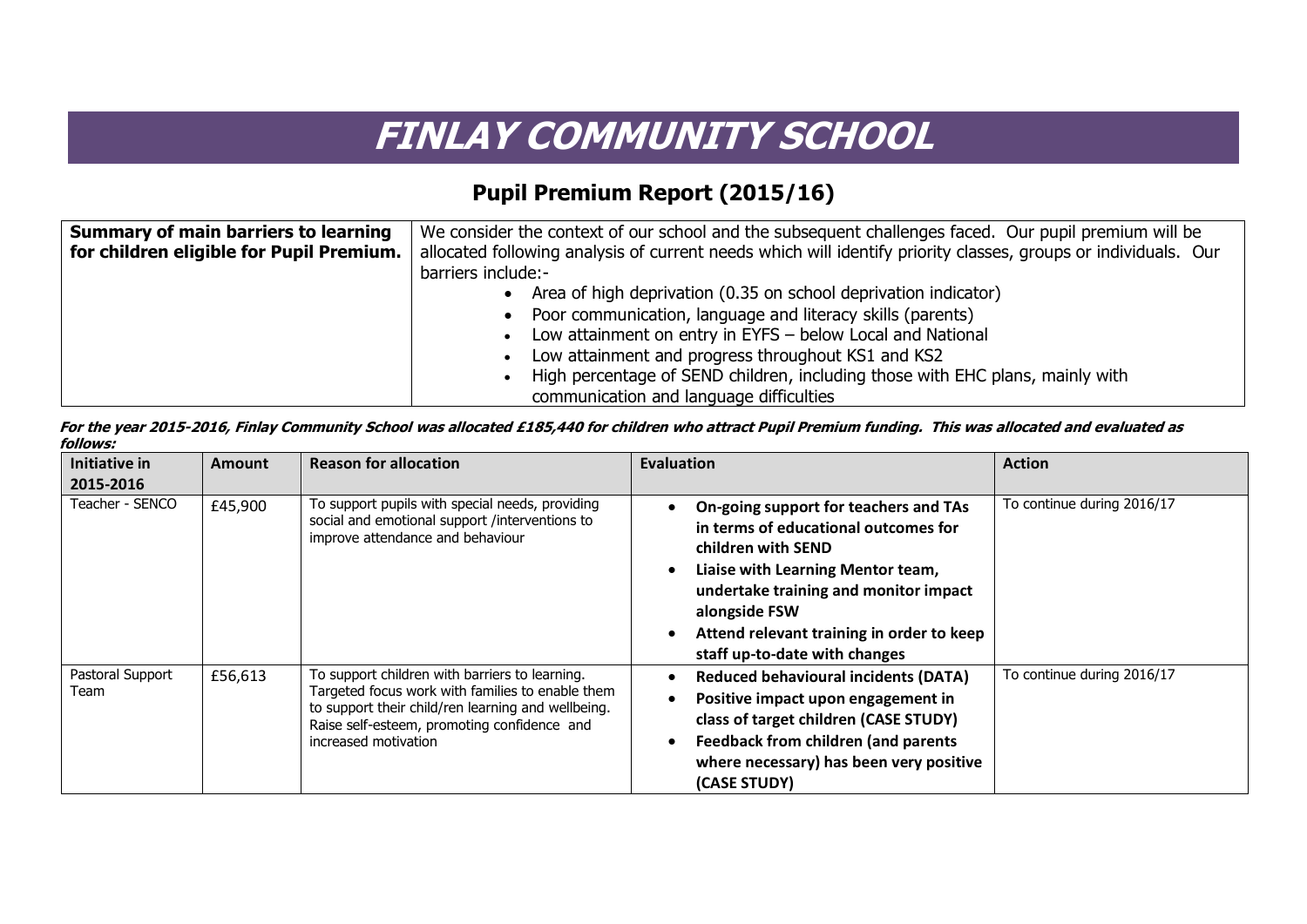| Play Therapy<br>Counselling                                                                   | £14,000 | Providing the opportunity for children who are<br>experiencing emotional difficulties to use play to<br>communicate and help prevent or resolve<br>psychosocial challenges. To help them towards<br>better social integration, growth and development. | Positive impact upon engagement in<br>$\bullet$<br>class of target children (CASE STUDY)<br><b>Feedback from children (and parents</b><br>where necessary) has been very positive<br>(CASE STUDY)                                          | To continue during 2016/17 |
|-----------------------------------------------------------------------------------------------|---------|--------------------------------------------------------------------------------------------------------------------------------------------------------------------------------------------------------------------------------------------------------|--------------------------------------------------------------------------------------------------------------------------------------------------------------------------------------------------------------------------------------------|----------------------------|
| Subsidising<br><b>Educational trips</b>                                                       | £1,500  | To support participation in school based activities                                                                                                                                                                                                    | Increased number of educational trips<br>$\bullet$<br>linked to our developing curriculum $-$ as<br>a result there is greater curriculum<br>engagement from the staff and children,<br>demonstrated by quality of outcomes                 | To continue during 2016/17 |
| <b>Extended service</b><br>support                                                            | £9,611  | Subsidy of breakfast club, whole school-targeted                                                                                                                                                                                                       | Improved attendance of target children<br>$\bullet$<br>(DATA – previous and current absences)<br>Where there has not been an<br>$\bullet$<br>improvement, these children are picked<br>up by Nurture Team                                  | To continue during 2016/17 |
| Increased hours for<br>T.A's $(8:30 -$<br>4:30dail, including<br>staff meeting)               | £20,362 | TAs to attend staff meeting in order to improve<br>communication and develop CPD<br>TAs to contribute to on-going planning, marking<br>and assessment of the pupils in their class, from<br>EYFS to Y6.                                                | <b>Positive feedback from teachers and TAs</b><br>$\bullet$<br>Greater engagement in staff meetings<br>$\bullet$<br>and improved communication between<br>all staff                                                                        | To continue during 2016/17 |
| Funding for extra-<br>curricular visits and<br>clubs.                                         | £1,800  | To ensure all children are given the same<br>opportunities to access extra-curricular activities<br>as their peers.                                                                                                                                    | Children have been able to access extra-<br>$\bullet$<br>curricular activities alongside their peers<br>- something they may have been able to<br>do without the financial subsidy (CASE<br>STUDY)                                         | To continue during 2016/17 |
| <b>Walking Bus</b>                                                                            | £2,000  | Target children with poor attendance                                                                                                                                                                                                                   | Improve attendance, punctuality and<br>$\bullet$<br>readiness to learn                                                                                                                                                                     |                            |
| Purchase resources<br>in all year groups to<br>support needs led<br>teaching in<br>classrooms | £7,000  | To support children's learning                                                                                                                                                                                                                         | Support for SEND pupils with specific<br>$\bullet$<br>resources<br><b>Interventions and whole school</b><br>initiatives with a focus upon improving<br>attainment and progress of<br>disadvantaged pupils (closing the gap)<br><b>DATA</b> | To continue during 2016/17 |
| Assistant Head                                                                                | £26,654 | To support teaching and learning throughout the<br>school                                                                                                                                                                                              | Weekly meetings with staff linked to on-<br>going performance management targets                                                                                                                                                           | To continue during 2016/17 |